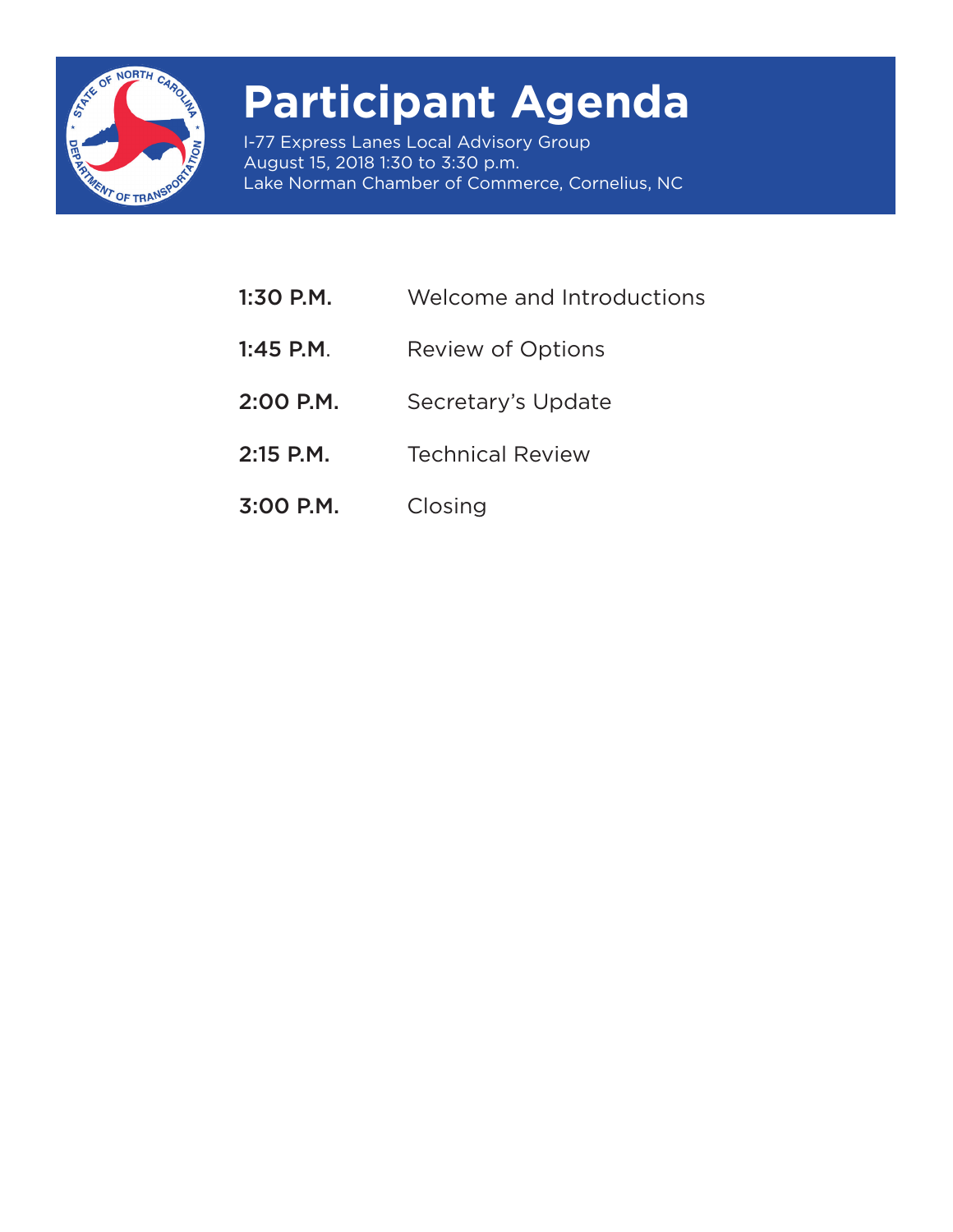

# **Project Timeline**

- **• 2007 to 2013** Fast Lanes Study
- **• 2010 to 2013** I-77 Express Lanes Feasibility Study; effort to secure federal grants for funding gap
- **• 2012** Public-private partnership (P3) procurement initiated; NCDOT qualifies four teams to bid
- **• 2013** Environmental Assessment (EA) and Finding of No Significant Impact (FONSI) completed
- **• 2014** Former Transportation Secretary Tony Tata signs comprehensive agreement with Cintra
- **• 2015** Former Transportation Secretary Tata signs financial close
- **• 2015** Construction begins
- **•• 2017** Governor Cooper sworn in, appoints Jim Trogdon as transportation secretary
- **• 2017** Secretary Trogdon hires Mercator Advisors to conduct a comprehensive contract review
- **• 2018** Local advisory group formed to discuss findings of Mercator Advisors report with Secretary Trogdon, examine consequences of suggested changes to contract, evaluate impacts such as project delays, funding of other projects in the region/state, constraints created by federal and state laws
- **• 2018** State Auditor Beth Wood releases findings on the I-77 Comprehensive Agreement signed by Secretary Tata. Auditor indicates contract does not violate state or federal law and is legal and binding
- **• 2018** Senate Bill 99 (Budget Bill ratified in June 2018) adds requirement that modification/ cancellation of the I-77 contract must obtain legislative appropriation for funding, must be follow the STI process and must be reported at least 60 days in advance to the North Carolina General Assembly
- **• 2018** Secretary Trogdon releases Expand, Improve, Protect plan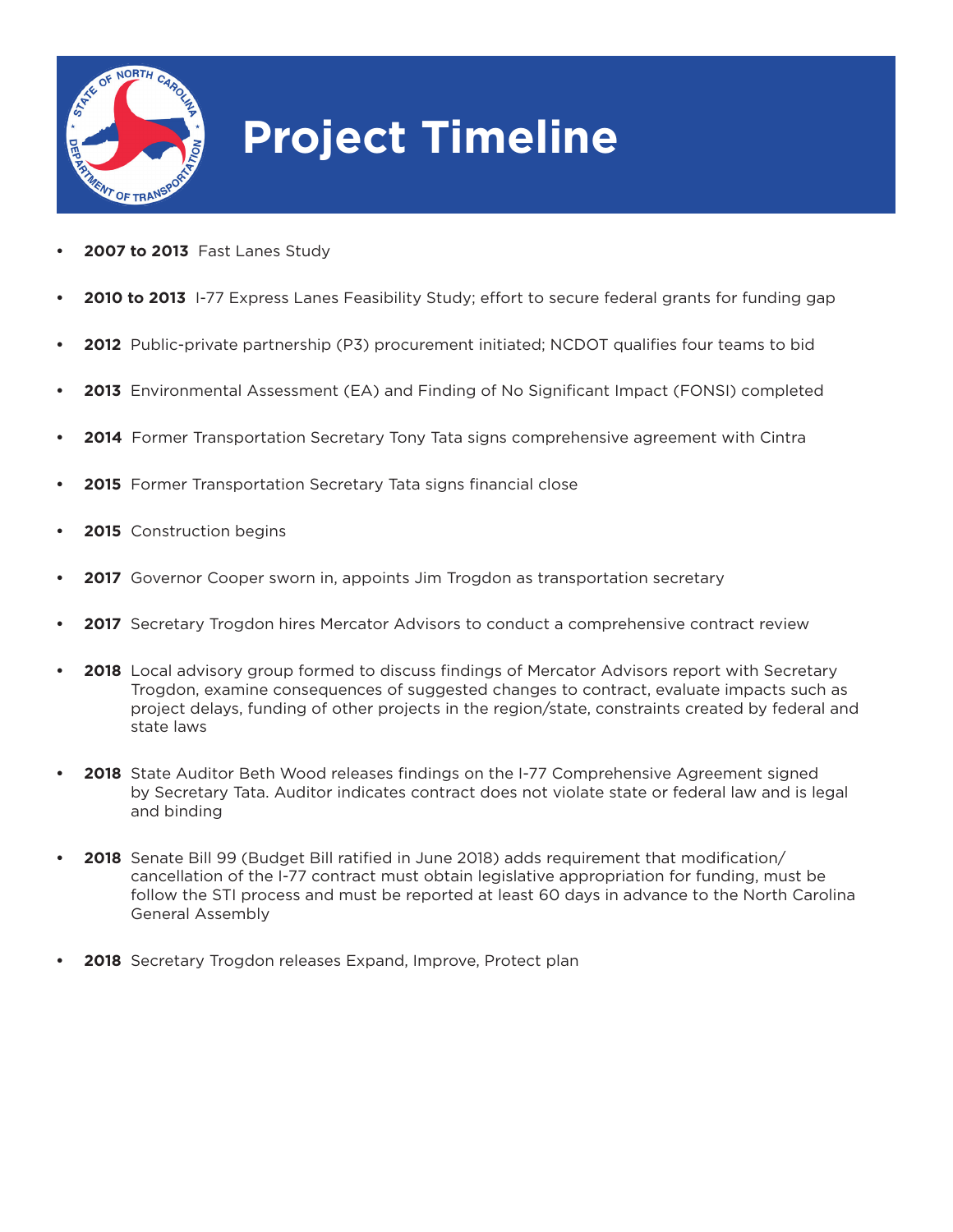

## **Constraints**

Several constraints exist that must be addressed before many of the action items can be completed. Secretary Trogdon said that the NCDOT team will work to address as many of these constraints as possible simultaneously.

- State law (STI) requires projects be scored based on data and then be prioritized for funding
- State law (2018 budget Senate Bill 99) requires NCDOT to report any proposed contract modifications or cancellations to the NC General Assembly at least 60 days in advance of finalization
- State law (2018 budget Senate Bill 99) defines impacts to funding for other projects as it relates to the bonus allocation and project (corridor) cap
- New or modified construction will require design time/possible permitting
- Contract modifications must be negotiated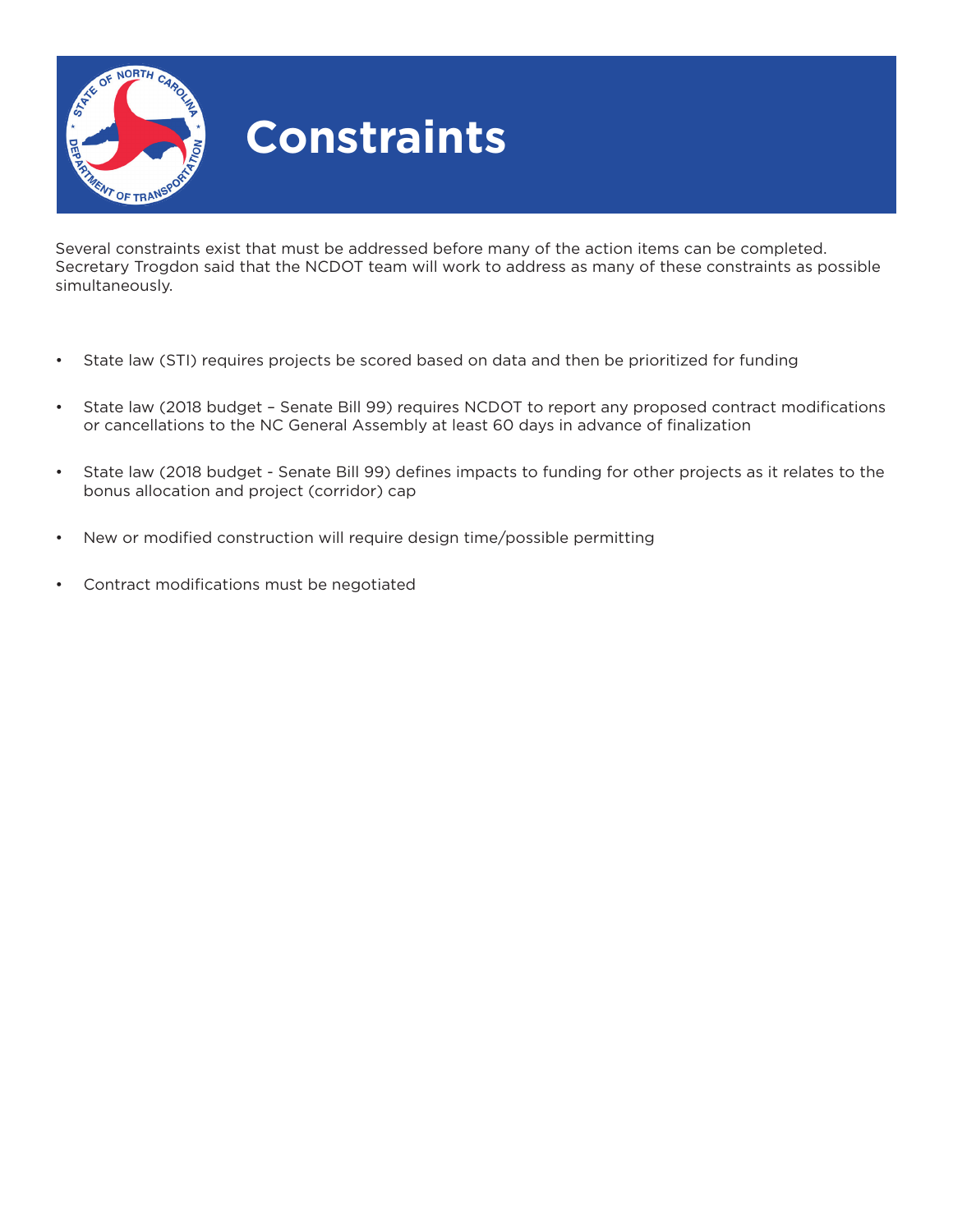

# **List of Local Advisory Group Members**

- Mark Brady (Mooresville-South Iredell Chamber of Commerce)
- Beth Cashion (Davidson)
- Pat Cotham (Mecklenburg County)
- Ned Curran (Charlotte Chamber of Commerce)
- John Hettwer (Lake Norman Chamber of Commerce)
- Carlenia Ivory (Charlotte)
- Jeff McNeely (Iredell County)
- Kurt Naas (Cornelius)
- Jim Puckett (Mecklenburg County)
- Lisa Qualls (Mooresville)
- Mike Russell (Huntersville)
- Brandon Trego (Huntersville Chamber of Commerce)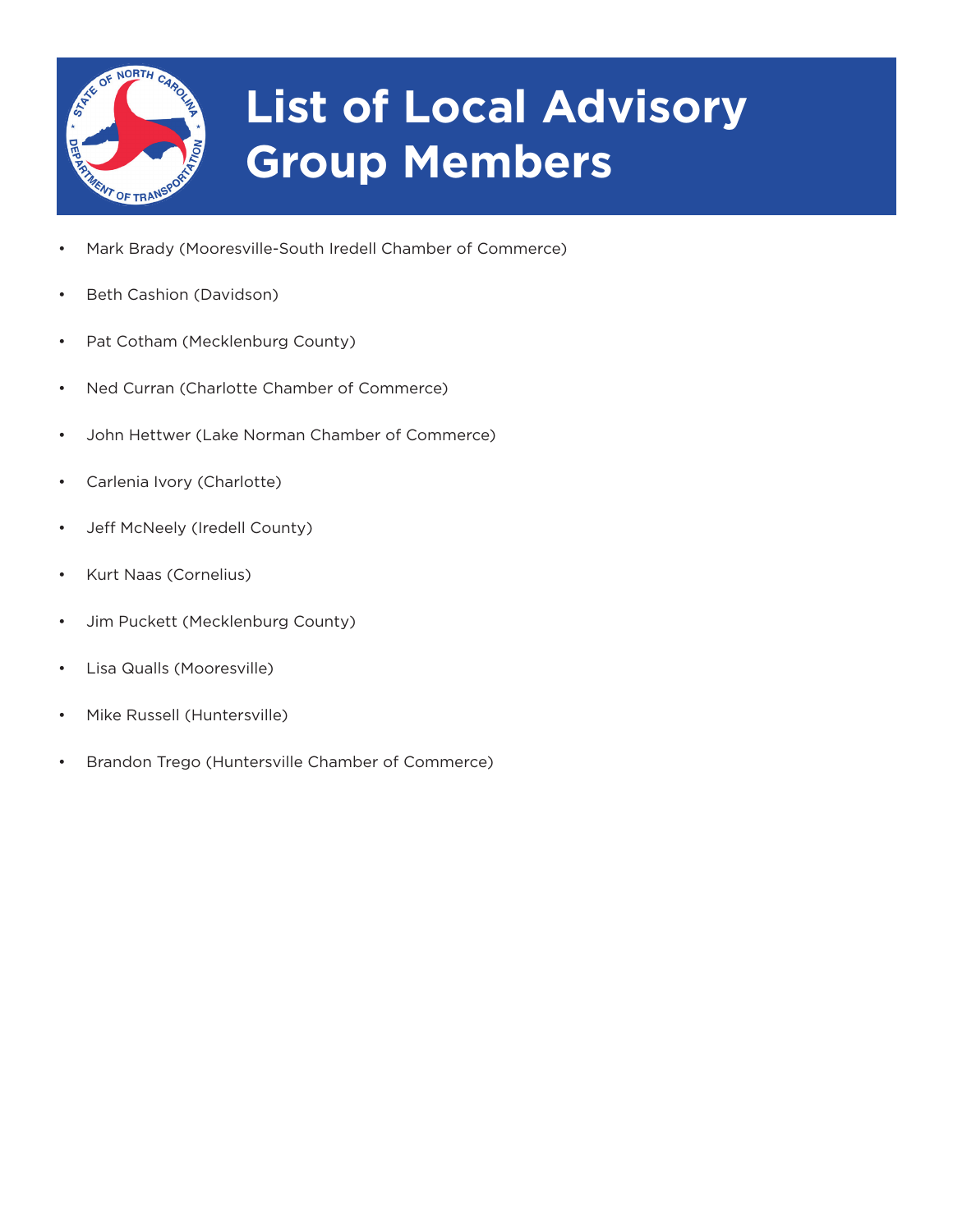

### **Senate Bill 99** (Budget Bill Ratified in June 2018)

### CLARIFY STRATEGIC TRANSPORTATION INVESTMENTS (STI) LAW

SECTION 34.6.(a) G.S. 136-189.11(d)(1)b. reads as rewritten:

"b. Project cap. – No more than ten percent (10%) of the funds projected to be allocated to the Statewide Strategic Mobility category over any five-year period may be assigned to any contiguous project or group of projects in the same corridor within a Highway Division or within adjoining Highway Divisions."

SECTION 34.6.(b) G.S. 136-189.11(f)(3), as amended by Section 34.5 of this act, reads as rewritten:

"(3) Funds obtained through highway tolling. – Upon authorization to construct a project with funding from toll revenue, the Department shall make available for allocation an amount equal to one-half of the project construction cost derived from toll revenue bonds. Upon authorization to construct a toll project in which no project construction cost is derived from toll revenue bonds, the Department shall make available for allocation an amount equal to one-half of the revenue expected from the project over the first 10 years of the project, less operations costs, as set forth in the Investment Grade Traffic and Revenue Study. The amount made available for allocation to other eligible highway projects shall not exceed two hundred million dollars (\$200,000,000) of the capital construction funding directly attributable to the highway toll revenues committed in the Investment Grade Traffic and Revenue Study, for a project for which funds have been committed on or before July 1, 2015. The amount made available for allocation to other eligible highway projects shall not exceed one hundred million dollars (\$100,000,000) of the capital construction funding directly attributable to the highway toll revenues committed in the Investment Grade Traffic and Revenue Study, for a project for which funds are committed after July 1, 2015. If the toll project is located in one or more Metropolitan Planning Organization or Rural Transportation Planning Organization boundaries, based on the boundaries in existence at the time of letting of the project construction contract, the bonus allocation shall be distributed proportionately to lane miles of new capacity within the Organization's boundaries. The Organization shall apply the bonus allocation only within those counties in which the toll project is located. Except for tolls removed pursuant to G.S. 136-89.196, if a toll is removed or a toll is not implemented, any funds made available for allocation or allocated under this subdivision shall be withheld by the Department or repaid to the Department, as applicable. Any funds withheld or repaid under this subdivision may be reallocated according to the requirements of this subdivision."

#### COMPREHENSIVE AGREEMENT CANCELLATION OR MODIFICATION

SECTION 34.11.(a) The Governor, or the Governor's designee, shall report to the Joint Legislative Commission on Governmental Operations, the chairs of the House of Representatives Appropriations Committee on Transportation, the chairs of the Senate Appropriations Committee on Department of Transportation, and the Fiscal Research Division of the General Assembly at least 60 days prior to the cancellation or modification of the Comprehensive Agreement, or any change in scope for the project covered by the Comprehensive Agreement. The report shall contain the following information: (i) whether the Comprehensive Agreement is being cancelled, modified, and if there are changes in project scope, (ii) if modified, what modifications are being made to the Comprehensive Agreement, (iii) if there are changes in project scope, what changes in project scope are being made, (iv) the reasons for the cancellation, modification, or change in project scope, and (v) an estimate of damages and monetary penalties the State will be responsible for from the cancellation, modification, or change in project scope. For purposes of this section, "Comprehensive Agreement" means the Comprehensive Agreement for the I-77 HOT Lanes project in Mecklenburg and Iredell Counties dated as of June 26, 2014, including any amendments made to the Comprehensive Agreement.

SECTION 34.11.(b) If damages or other monetary penalties are determined to be owed by the State from the cancellation or modification of the Comprehensive Agreement, or a change in the scope of project covered by the Comprehensive Agreement, those damages or other monetary penalties shall not be paid by funds subject to the requirements of Article 14B of Chapter 136 of the General Statutes. The payment of any damages or other monetary penalties determined to be owed by the State from the cancellation or modification of the Comprehensive Agreement, or a change in the scope of the project covered by the Comprehensive Agreement, is subject to an express appropriation by the General Assembly.